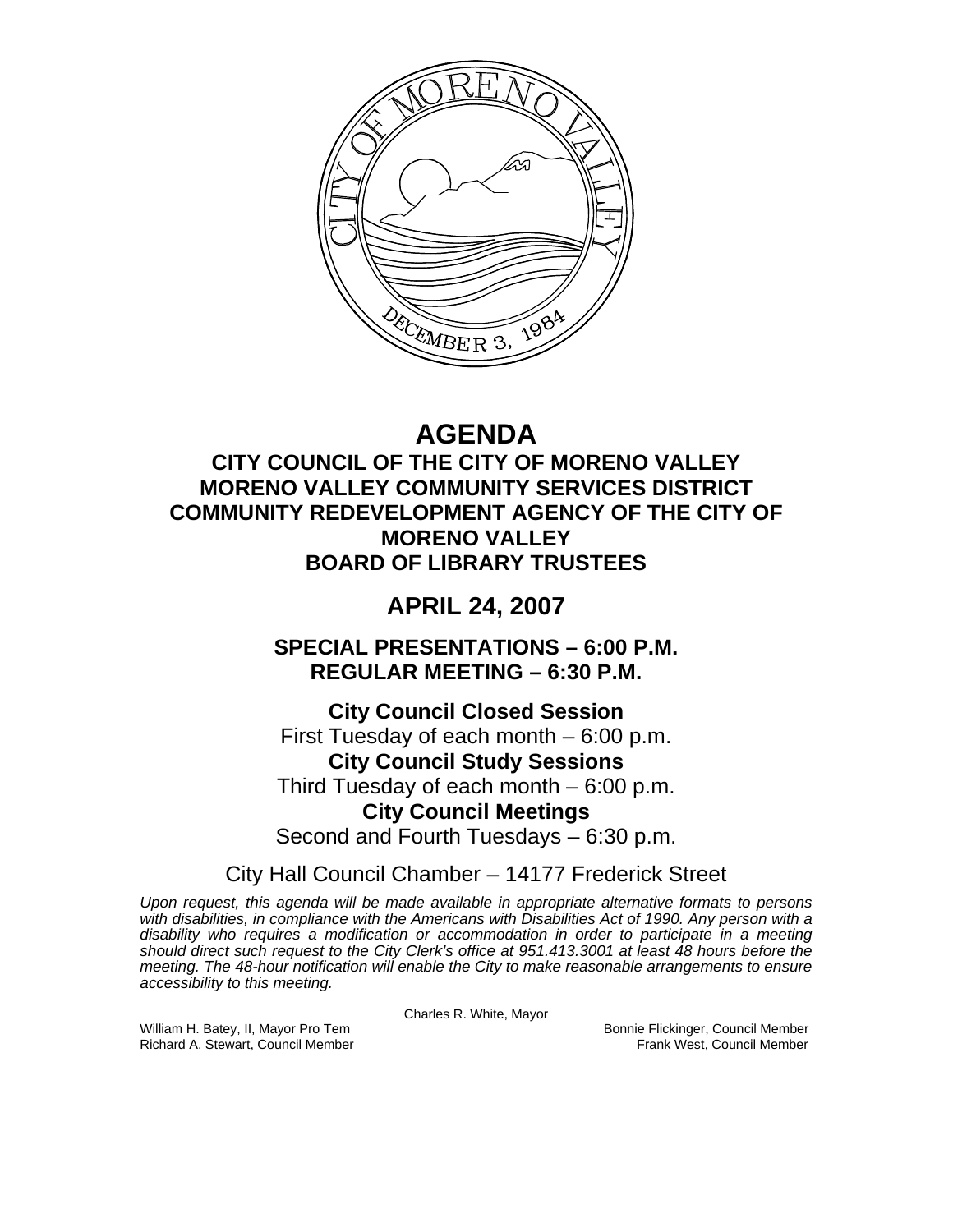## **AGENDA CITY COUNCIL OF THE CITY OF MORENO VALLEY APRIL 24, 2007**

## **CALL TO ORDER**

## SPECIAL PRESENTATIONS – 6:00 p.m.

- 1. Proclamation Recognizing Mental Health Month May 2007
- 2. Proclamation Recognizing National Fair Housing Month April 2007
- 3. Proclamation Recognizing Girl Scouts of San Gorgonio Council
- 4. Recognition of Riverside County Office of Education Scholars:

Moreno Valley Unified School District

| Canyon Springs High School - | Jeffrey McMane<br>Ellen Sy<br>Kiana Truong         |
|------------------------------|----------------------------------------------------|
| Moreno Valley High School -  | Navkiranji Gill<br>De'Jon Perkins<br>Jigar Vakil   |
| Valley View High School -    | <b>Thomas Cardiff</b><br>Cassandra Dunn<br>John Ng |
| Vista del Lago High School - | Kiana Arakawa<br>Jessica Campbell<br>Cody Jackson  |
|                              |                                                    |

Val Verde Unified School District

| Rancho Verde High School - | <b>Tomas Guillen</b>  |
|----------------------------|-----------------------|
|                            | Mary Anne Mercado     |
|                            | <b>Teresa Cavazos</b> |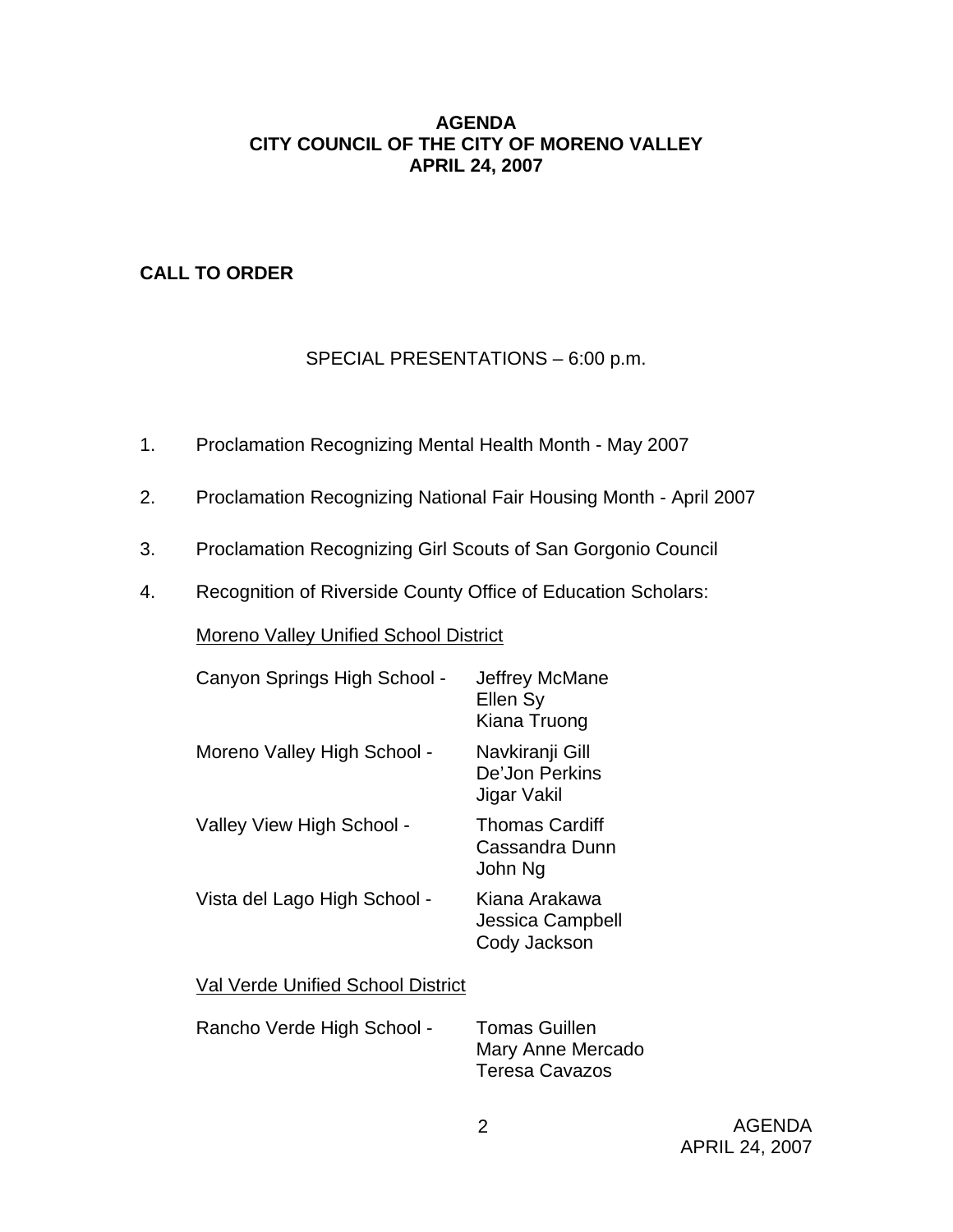#### **AGENDA JOINT MEETING OF THE CITY COUNCIL OF THE CITY OF MORENO VALLEY MORENO VALLEY COMMUNITY SERVICES DISTRICT COMMUNITY REDEVELOPMENT AGENCY OF THE CITY OF MORENO VALLEY, AND THE BOARD OF LIBRARY TRUSTEES**

#### **REGULAR MEETING - 6:30 P.M. APRIL 24, 2007**

**CALL TO ORDER** (Joint Meeting of the City Council, Community Services District, Community Redevelopment Agency, and the Board of Library Trustees actions taken at the Joint Meeting are those of the Agency indicated on each Agenda item)

## **PLEDGE OF ALLEGIANCE**

**INVOCATION** – Pastor Ted Collins, Renewed Life Fellowship

#### **ROLL CALL**

#### **INTRODUCTIONS**

PUBLIC COMMENTS **ON MATTERS ON THE AGENDA** WILL BE TAKEN UP AS THE ITEM IS CALLED FOR BUSINESS, BETWEEN STAFF'S REPORT AND CITY COUNCIL DELIBERATION (SPEAKER SLIPS MAY BE TURNED IN UNTIL THE ITEM IS CALLED FOR BUSINESS.)

PUBLIC COMMENTS **ON MATTERS NOT ON THE AGENDA** UNDER THE JURISDICTION OF THE CITY COUNCIL WILL BE HEARD PRIOR TO CITY COUNCIL REPORTS AND CLOSING COMMENTS. IN THE EVENT THAT THE AGENDA ITEM FOR SUCH PUBLIC COMMENTS HAS NOT BEEN CALLED BY 9:00 P.M., IT SHALL BE CALLED AS THE NEXT ITEM OF BUSINESS FOLLOWING THE CONCLUSION OF ANY ITEM BEING HEARD AT 9:00 P.M. Those wishing to speak should submit a BLUE speaker slip to the Bailiff. There is a three-minute limit per person. All remarks and questions shall be addressed to the presiding officer or to the City Council and not to any individual Council member, staff member or other person.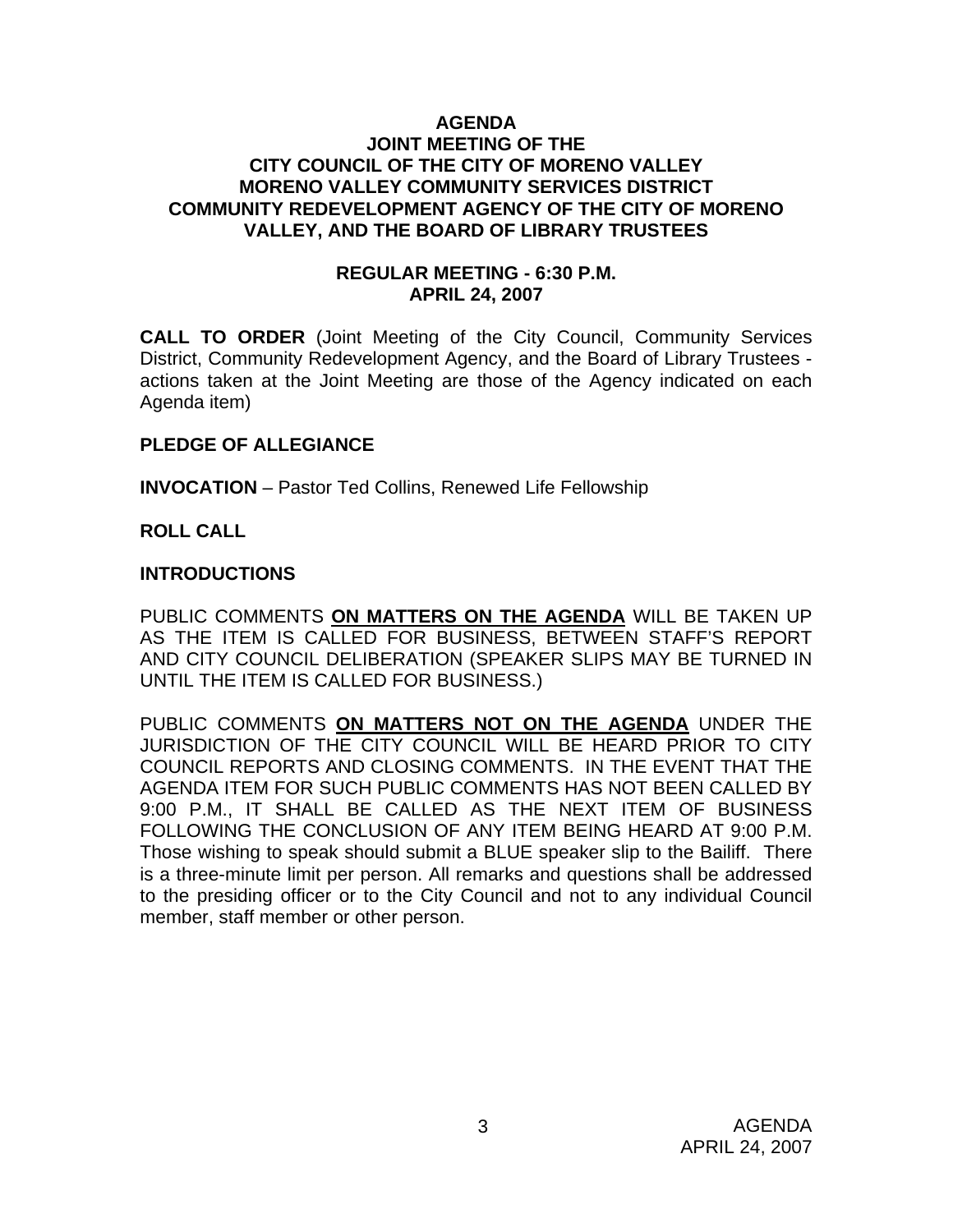## **JOINT CONSENT CALENDARS (SECTIONS A-D)**

All items listed under the Consent Calendars, Sections A, B, C, and D are considered to be routine and non-controversial, and may be enacted by one motion unless a member of the Council, Community Services District, Redevelopment Agency or the Board of Library Trustees requests that an item be removed for separate action. The motion to adopt the Consent Calendars is deemed to be a separate motion by each Agency and shall be so recorded by the City Clerk. Items withdrawn for report/discussion will be heard after public hearing items.

## **A. CONSENT CALENDAR** - **CITY COUNCIL**

- A1. ORDINANCES FIRST READING BY TITLE ONLY Recommendation: Waive reading of all Ordinance Introductions and read by title only.
- A2. CITY COUNCIL REPORTS ON REIMBURSABLE ACTIVITIES (Report of: City Clerk's Department) Recommendation: Receive and file the reports on Reimbursable Activities for the period of April 4-17, 2007.
- A3. 2007 LEGISLATIVE UPDATE (Report of: Assistant to the City Manager) Recommendation: Receive and file the informational report.
- A4. REVIEW AND CONTINUE THE EMERGENCY ACTION REGARDING THE DESIGN AND CONSTRUCTION OF THE MORENO VALLEY UTILITIES (MVU) 115 KILOVOLT (KV) SUBSTATION AND SWITCHYARD FACILITY (Report of: Public Works Department) Recommendation: Review and continue the Emergency Action taken by the Council during the September 26, 2006 Council Meeting under Resolution 2006-113 Making Findings of an Emergency and Authorizing the Execution of the Design-Build Agreement for the Moreno Valley Utilities Substation and Switchyard Project between the City of Moreno Valley, as Owner, and ABB, Inc., a Delaware Corporation, as Design-Builder in accordance with Public Contract Code Sections 20168, 22050, and Government Code Section 5956.
- A5. NOTICE OF COMPLETION AND ACCEPTANCE OF THE TRAFFIC SIGNAL AT PIGEON PASS ROAD AND CLIMBING ROSE DRIVE, PROJECT NO. 06-12566726 (Report of: Public Works Department) Recommendation: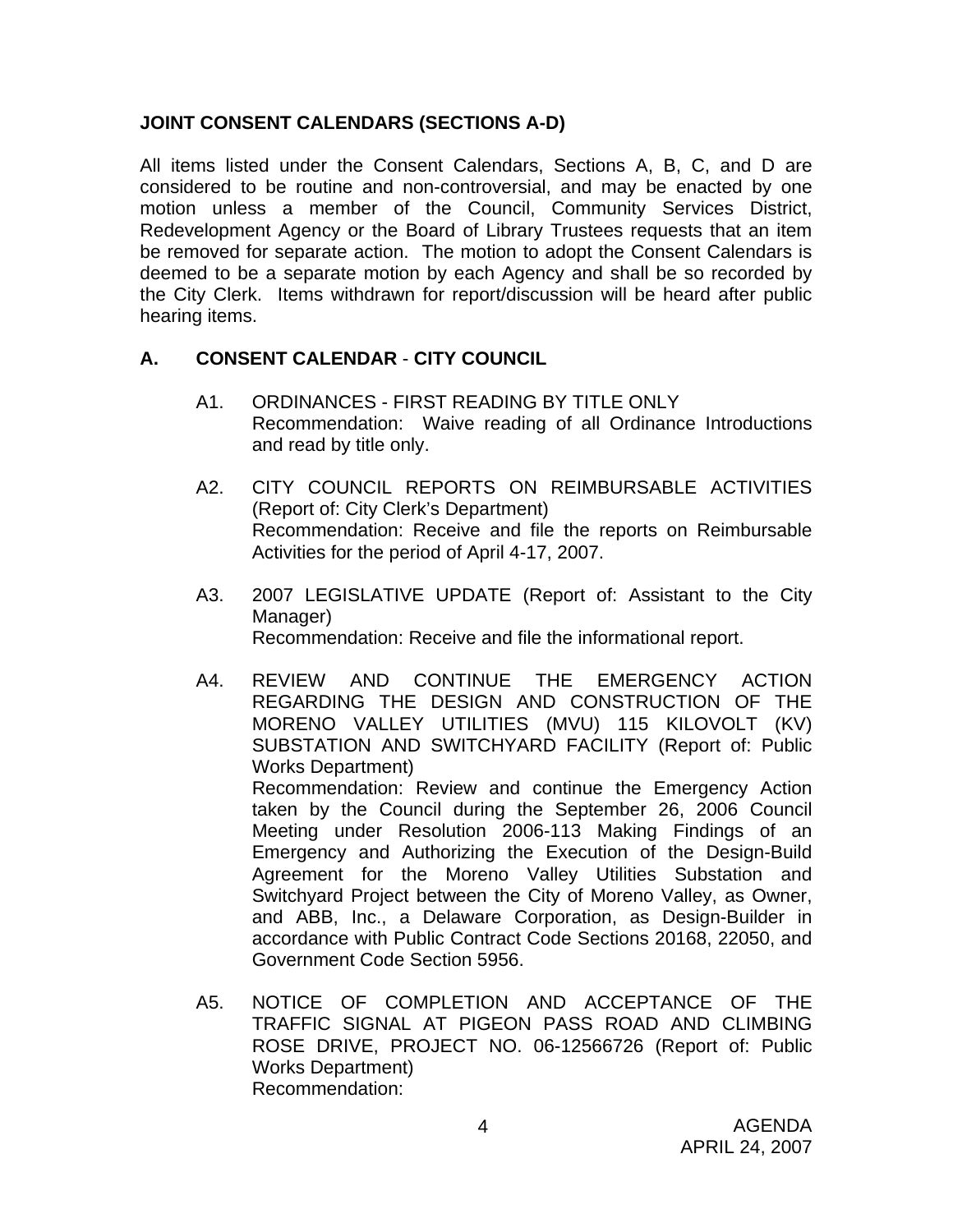- 1. Ratify Contract Change Order No. 1 and No. 2 (Final) for the Traffic Signal at Pigeon Pass Road and Climbing Rose Drive (Project No. 06-12566726);
- 2. Accept the work as complete for the Traffic Signal at Pigeon Pass Road and Climbing Rose Drive, constructed by New West Signal, 14055 Foothill Blvd, Fontana, CA 92335;
- 3. Direct the City Clerk to record the Notice of Completion within ten (10) calendar days at the office of the County Recorder of Riverside County, as required by Section 3093 of the California Civil Code;
- 4. Authorize the Director of Finance to release the retention to New West Signal thirty-five (35) calendar days after the date of recordation of the Notice of Completion, if no claims are filed against the project; and
- 5. Accept the improvements into the City's maintained road system.
- A6. TRACT 24301 EXONERATION OF BONDS FOR PUBLIC IMPROVEMENTS, NORTH OF IRONWOOD AVENUE AND WEST OF INDIAN STREET, SUBDIVIDER – JAY A. ZUPPARDO, MORENO VALLEY, CA 92557 (Report of: Public Works Department) Recommendation: Authorize the City Engineer to exonerate the Faithful Performance Bond and Material and Labor Bond from American Motorists Insurance Company, submitted by Jay A. Zuppardo for Tract 24301.
- A7. PUBLIC MEETING REGARDING THE MAIL BALLOT PROCEEDINGS FOR ROSS STORES DISTRIBUTION FACILITY - BALLOTED ITEM: NATIONAL POLLUTANT DISCHARGE ELIMINATION SYSTEM (NPDES); TENTATIVE TRACT 33962 – BALLOTED ITEM: NATIONAL POLLUTANT DISCHARGE ELIMINATION SYSTEM (NPDES); TENTATIVE TRACT 32505 - BALLOTED ITEM: NATIONAL POLLUTANT DISCHARGE ELIMINATION SYSTEM (NPDES) (Report of: Public Works Department) **(Also listed as Item B2 under CSD Consent Calendar)**

 Recommendation: Accept public comments regarding the mail ballot proceeding for:

a) Ross Stores Distribution Facility – Assessor Parcel Number (APN) 312-250-044 and Tentative Tracts 33962 and 32505 (and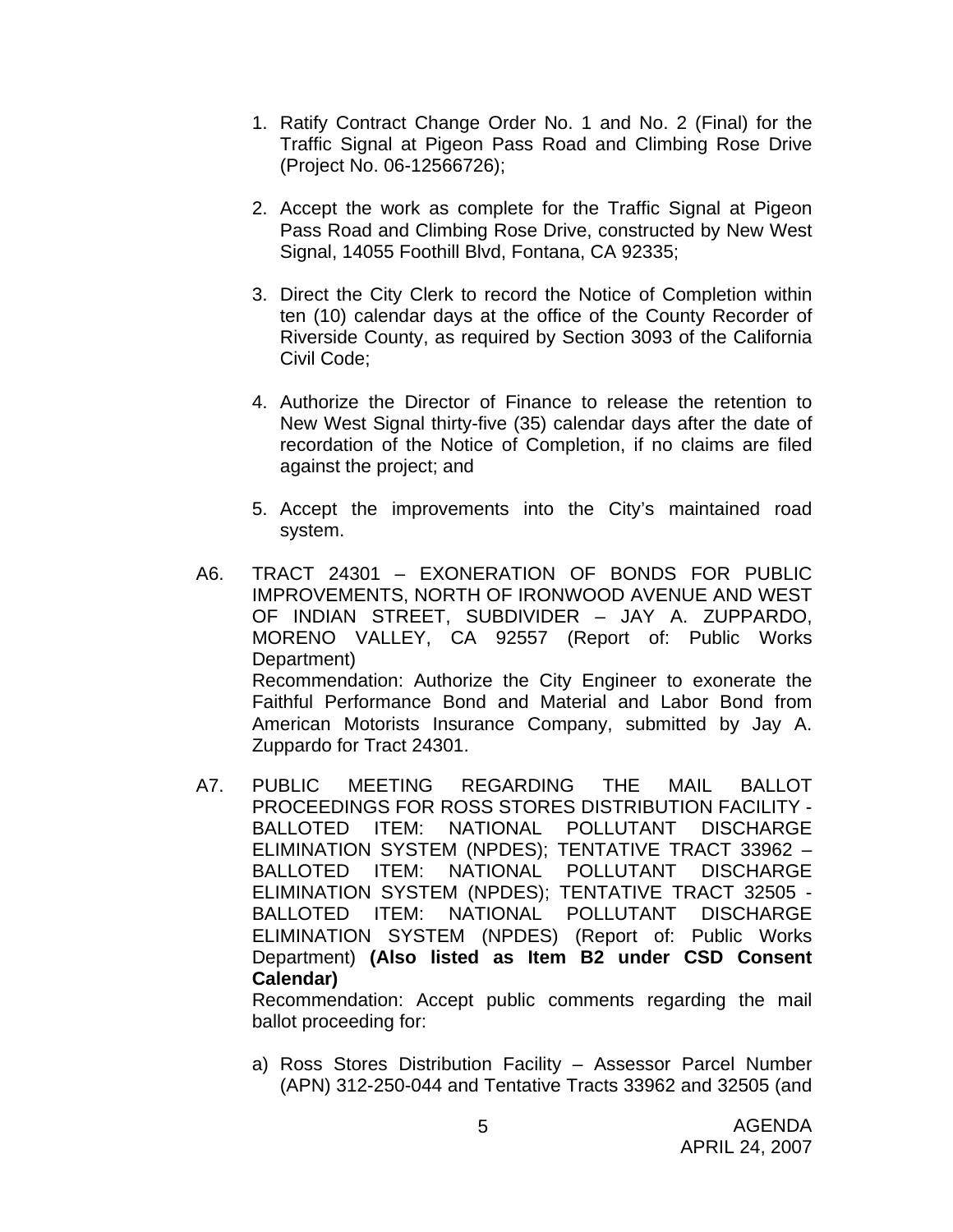all affected phases) for approval of the appropriate National Pollutant Discharge Elimination System (NPDES) regulatory rate schedule.

- A8. NOTICE OF COMPLETION AND ACCEPTANCE OF THE CONSTRUCTION FOR THE ROUGH GRADING AND MORENO BEACH ACCESS IMPROVEMENTS FOR THE MORENO VALLEY SUBSTATION AND SWITCH YARD, PROJECT NO. 06-60161026 (Report of: Public Works Department) Recommendation:
	- 1. Ratify Contract Change Order No. 1 (Final);
	- 2. Accept the work as complete for the construction of Rough Grading and Moreno Beach Access Improvements for the Moreno Valley Substation and Switch Yard by Laird Construction Co., 9460 Lucas Ranch Road, Rancho Cucamonga, California 91730;
	- 3. Direct the City Clerk to record the Notice of Completion within ten (10) days at the office of the County Recorder of Riverside County, as required by Section 3093 of the California Civil Code;
	- 4. Authorize the Director of Finance to release the retention to Laird Construction Co., thirty-five (35) calendar days after the date of recordation of the Notice of Completion, if no claims are filed against the project; and
	- 5. Accept the improvements into the City's maintained road system.
- A9. NOTICE OF COMPLETION AND ACCEPTANCE OF THE CONSTRUCTION FOR THE BOEING STREET AND MCDONNEL STREET SIDEWALK IMPROVEMENTS FROM ADRIENNE AVENUE TO BAY AVENUE, PROJECT NO. 05-14768524 (Report of: Public Works Department) Recommendation:
	- 1. Ratify Contract Change Order No. 1 (Final).
	- 2. Accept the work as complete for the construction of Boeing Street and McDonnel Street Sidewalk Improvements from Adrienne Avenue to Bay Avenue by C.S. Legacy Construction, Inc., 13263 Yorba Avenue, Chino, California 91710.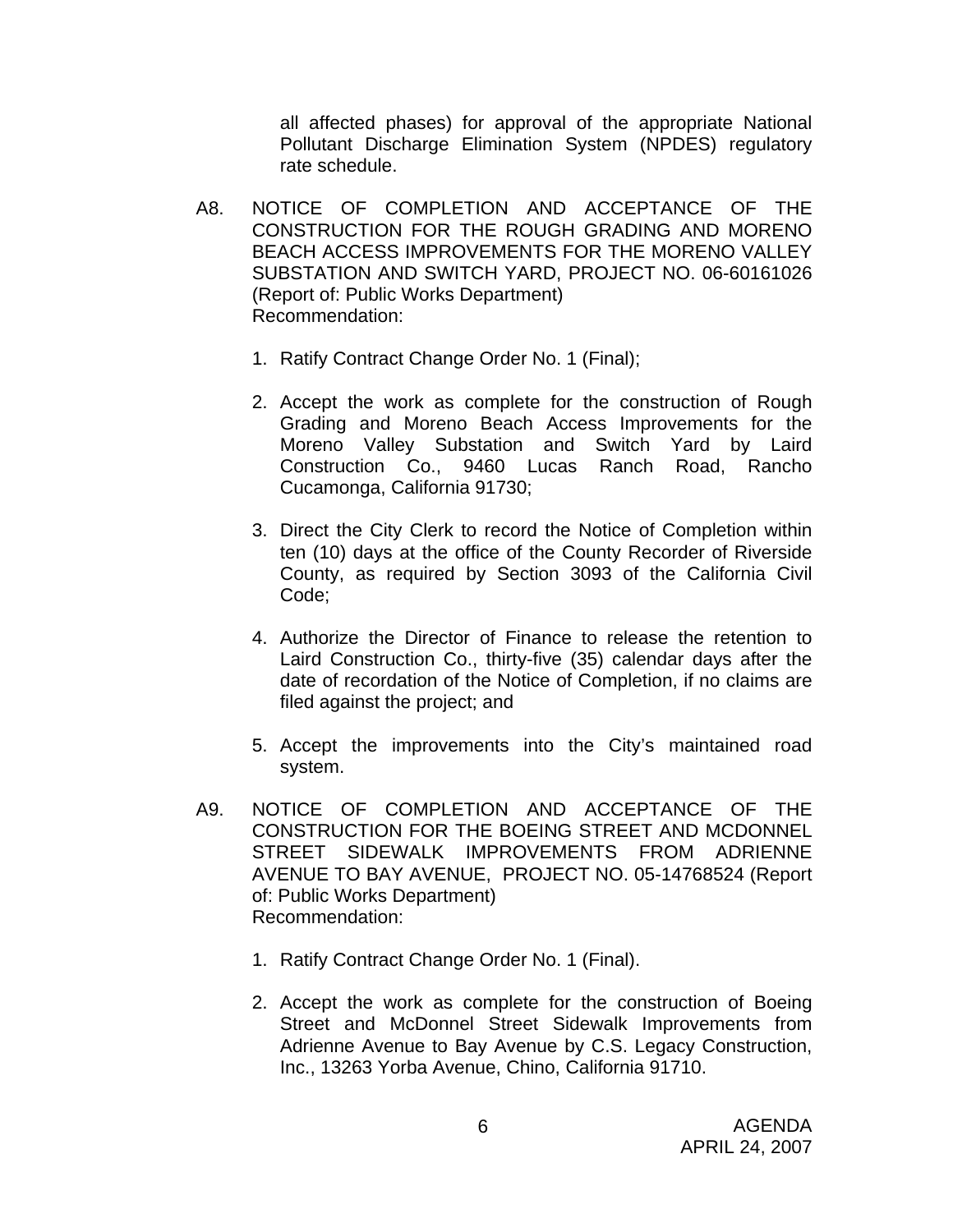- 3. Direct the City Clerk to record the Notice of Completion within ten (10) days at the office of the County Recorder of Riverside County, as required by Section 3093 of the California Civil Code;
- 4. Authorize the Director of Finance to release the retention to C.S. Legacy Construction Inc. thirty-five (35) calendar days after the date of recordation of the Notice of Completion, if no claims are filed against the project; and
- 5. Accept the improvements into the City's maintained road system
- A10. AWARD OF BID FOUR (4) ANIMAL SERVICES TRUCKS (BID NO. 06/07-04) (Report of: Administrative Services Department) Recommendation:
	- 1. Award the bid to purchase four (4) Animal Services trucks to Fairview Ford of San Bernardino, California; and
	- 2. Authorize the Finance Director to issue a purchase order to Fairview Ford in the amount of \$195,618.49.
- A11. RESOLUTION NO. 2007-41 APPROVE AND AUTHORIZE EXECUTION OF PROGRAM SUPPLEMENT AGREEMENT NO. M021 REV. 1 TO ADMINISTERING AGENCY-STATE AGREEMENT FOR FEDERAL-AID PROJECTS NO. 08-5441 FOR THE STATE ROUTE 60/NASON STREET INTERCHANGE IMPROVEMENTS, FEDERAL PROJECT NO. HP21STPL-0027(012), PROJECT NO. 98-25897 (Report of: Public Works Department) Recommendation:
	- 1. Adopt Resolution No. 2007-41, and approve and authorize the execution of Program Supplement Agreement No. M021 Rev. 1 to Administering Agency-State Agreement for Federal Aid Projects No. 08-5441 for right-of-way engineering and acquisition; and

Resolution No. 2007-41

A Resolution of the City Council of the City of Moreno Valley, California, Approving and Authorizing Execution of Program Supplement Agreement No. M021 Rev. 1 to Administering Agency-State Agreement for Federal-Aid Projects No. 08-5441 Between the State of California, Acting by and Through the Department of Transportation,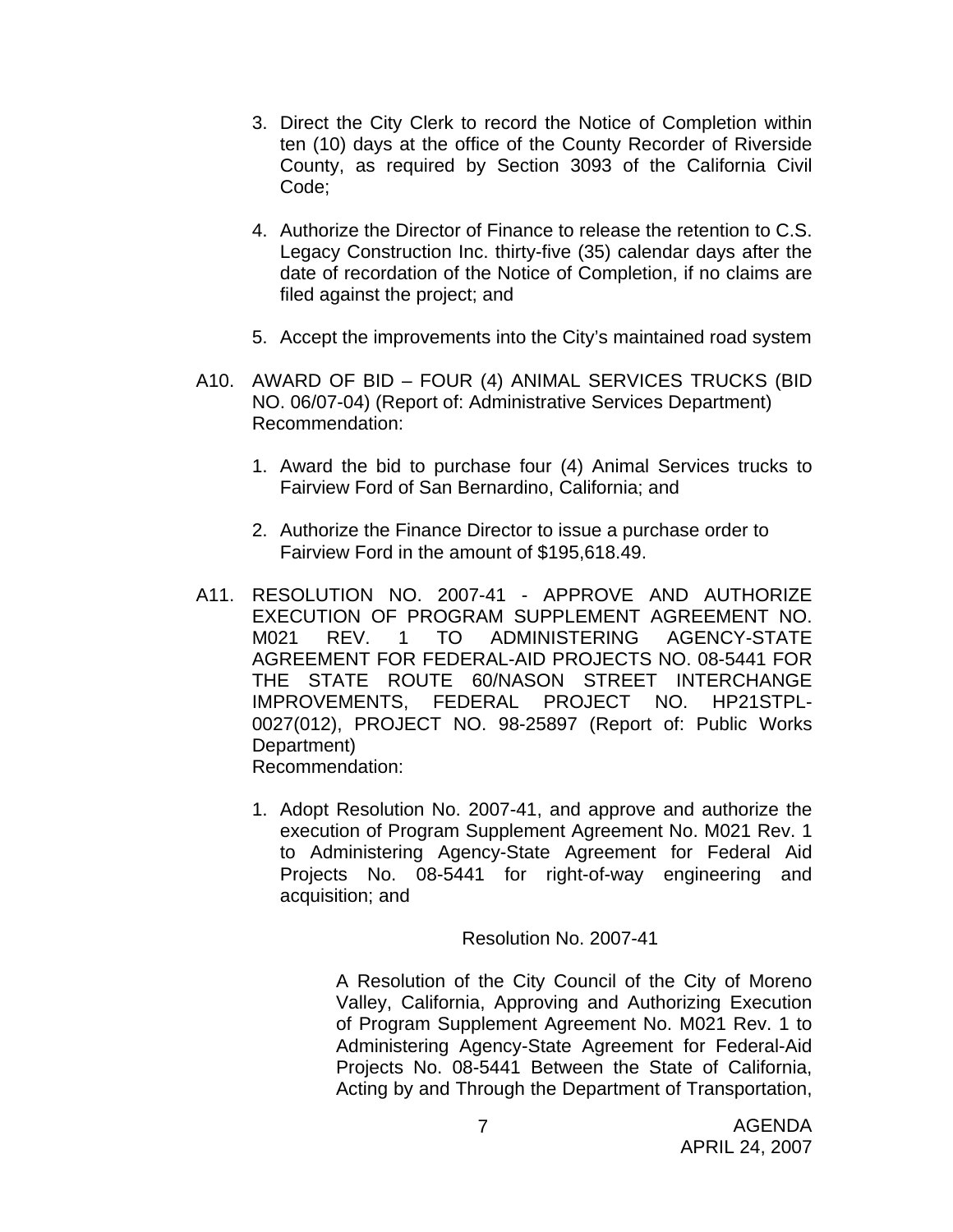and the City of Moreno Valley, for Federal Project No. HP21STPL-0027 (012)

- 2. Authorize the Public Works Director/City Engineer to execute Program Supplement Agreement No. M021 Rev. 1.
- A12. ORDINANCE NO. 742 AN ORDINANCE OF THE CITY COUNCIL OF THE CITY OF MORENO VALLEY AMENDING TITLE 3 OF THE CITY OF MORENO VALLEY MUNICIPAL CODE, BY AMENDING CHAPTER 3.48, RELATING TO THE LOCAL DEVELOPMENT MITIGATION FEE FOR FUNDING THE PRESERVATION OF NATURAL ECOSYSTEMS IN ACCORDANCE WITH THE WESTERN RIVERSIDE COUNTY MULTIPLE SPECIES HABITAT CONSERVATION PLAN (RECEIVED FIRST READING AND INTRODUCTION ON APRIL 10, 2007 ON A 5-0 VOTE) (Report of: Community Development Department)

Recommendation: Adopt Ordinance No. 742.

#### Ordinance No. 742

An Ordinance of the City Council of the City of Moreno Valley Amending Title 3 of the City of Moreno Valley Municipal Code, by Amending Chapter 3.48, Relating to the Local Development Mitigation Fee for Funding the Preservation of Natural Ecosystems in Accordance with the Western Riverside County Multiple Species Habitat Conservation Plan

A13. MINUTES - REGULAR MEETING OF APRIL 10, 2007 (Report of: City Clerk's Department) Recommendation: Approve as submitted.

#### **B. CONSENT CALENDAR** - **COMMUNITY SERVICES DISTRICT**

- B1. ORDINANCES FIRST READING BY TITLE ONLY Recommendation: Waive reading of all Ordinance Introductions and read by title only.
- B2. PUBLIC MEETING REGARDING THE MAIL BALLOT PROCEEDINGS FOR TENTATIVE TRACT 33962 - BALLOTED ITEMS: COMMUNITY SERVICES DISTRICT (CSD) ZONES B AND D; AND TENTATIVE TRACT 32505 - BALLOTED ITEMS: CSD ZONES B AND E (Report of: Public Works Department) **(Also listed as Item A7 under City Council Consent Calendar)**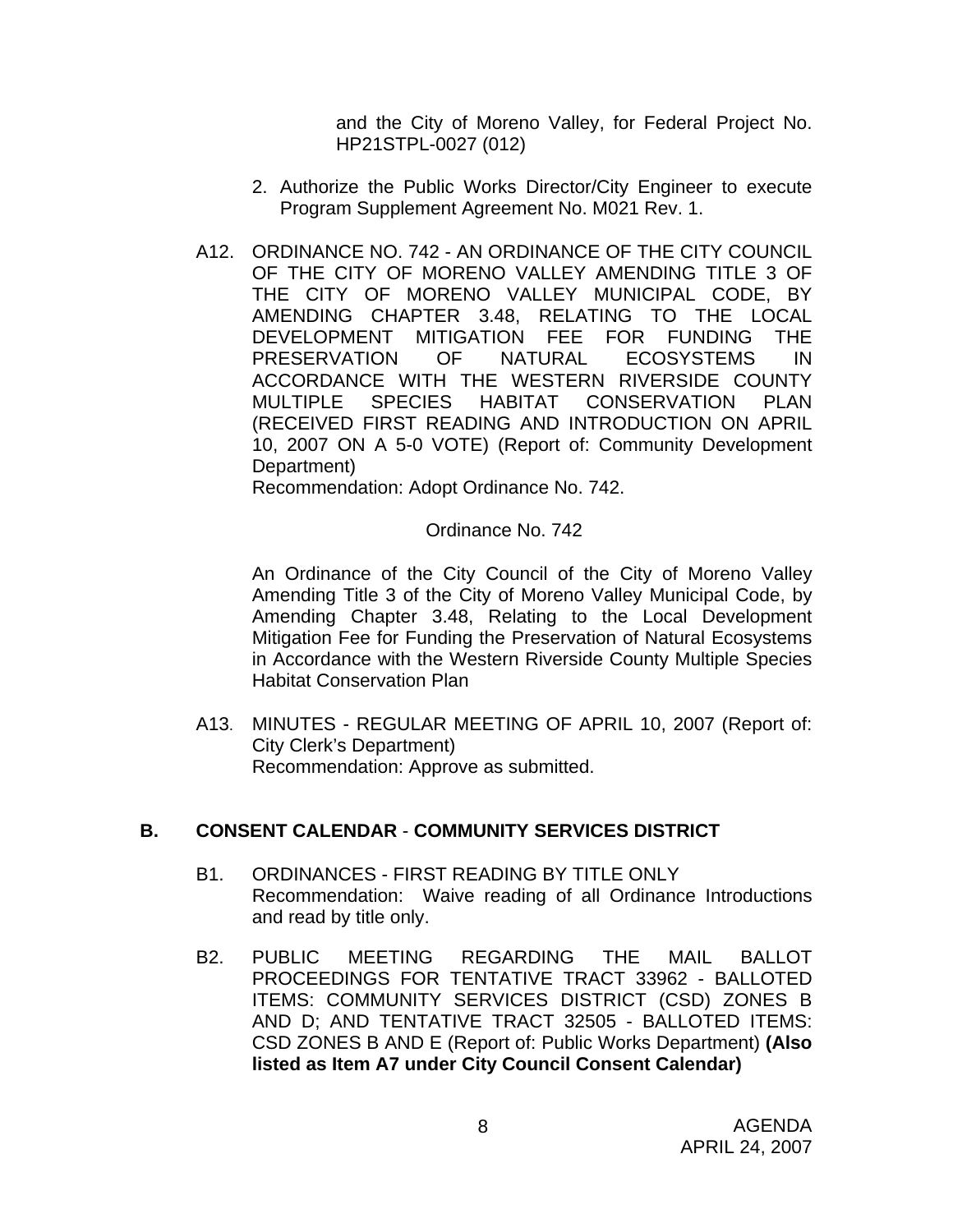Recommendation: Accept public comments regarding the mail ballot proceedings for:

- a) Tentative Tract 33962 (and all affected phases) for inclusion into and approval of the annual parcel charge for CSD Zone B (Residential Street Lighting) and CSD Zone D (Parkway Landscape Maintenance); and Tentative Tract 32505 (and all affected phases) for inclusion into and approval of the annual parcel charge for CSD Zone B and CSD Zone E (High-Service-Level Parkway Landscape Maintenance).
- B3. MINUTES REGULAR MEETING OF APRIL 10, 2007 (Report of: City Clerk's Department) Recommendation: Approve as submitted.

## **C. CONSENT CALENDAR** - **COMMUNITY REDEVELOPMENT AGENCY**

- C1. ORDINANCES FIRST READING BY TITLE ONLY Recommendation: Waive reading of all Ordinance Introductions and read by title only.
- C2. MINUTES REGULAR MEETING OF APRIL 10, 2007 (Report of: City Clerk's Department) Recommendation: Approve as submitted.

## **D. CONSENT CALENDAR** - **BOARD OF LIBRARY TRUSTEES**

- D1. ORDINANCES FIRST READING BY TITLE ONLY Recommendation: Waive reading of all Ordinance Introductions and read by title only.
- D2. MINUTES REGULAR MEETING OF APRIL 10, 2007 (Report of: City Clerk's Department) Recommendation: Approve as submitted.

## **E. PUBLIC HEARINGS**

Questions or comments from the public on a Public Hearing matter are limited to five minutes per individual and must pertain to the subject under consideration.

 Those wishing to speak should complete and submit a GOLDENROD speaker slip to the Bailiff.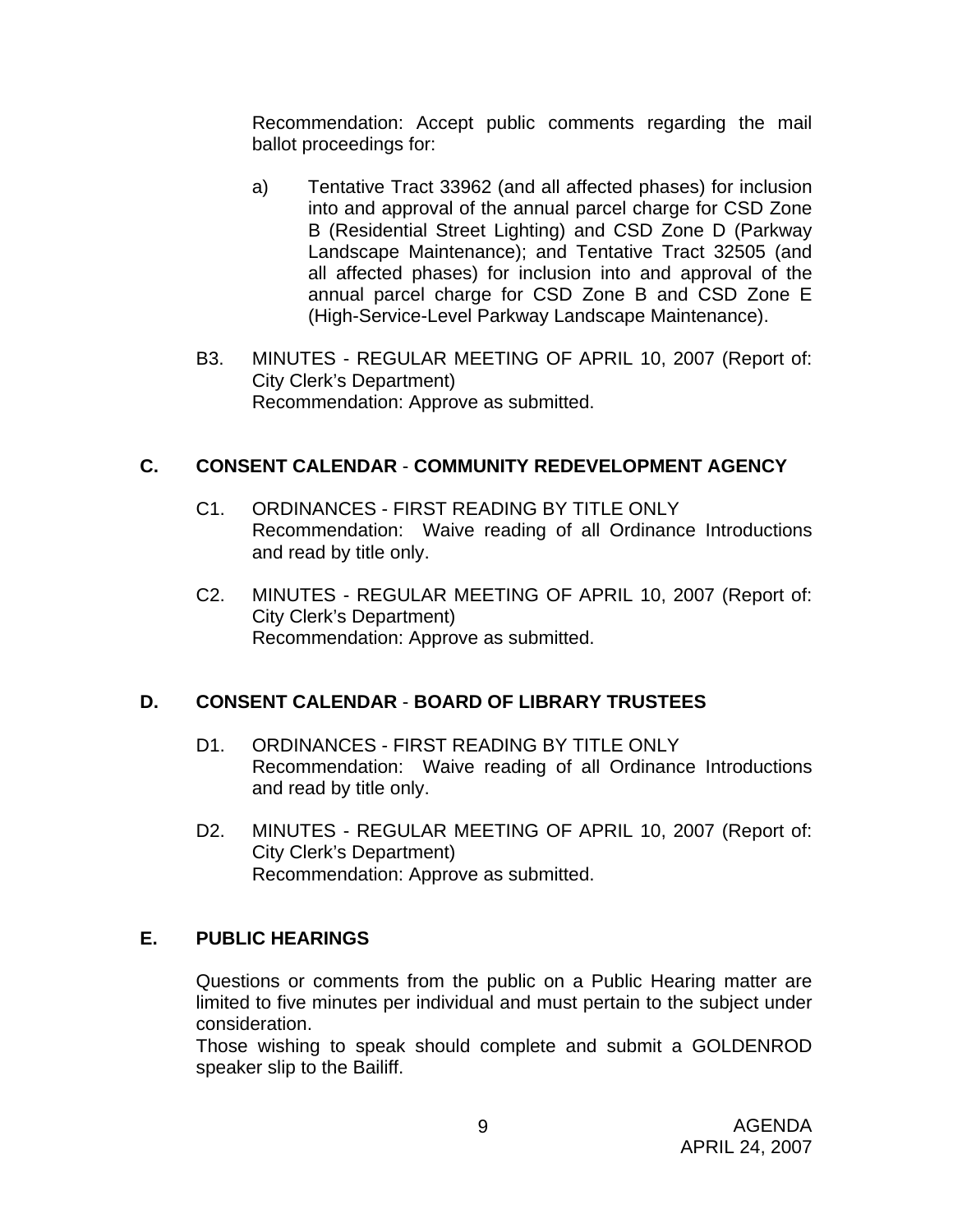- E1. PUBLIC HEARING REGARDING MAIL BALLOT PROCEEDINGS FOR THE PROPOSED INCREASE IN THE CSD ZONE E (HIGH-SERVICE-LEVEL PARKWAY LANDSCAPE MAINTENANCE) ANNUAL PARCEL CHARGE FOR ZONE E-2 (HIDDEN SPRINGS) AND ZONE E-7 (CENTERPOINTE) (Report of: Public Works Department) Recommendation: That the Mayor and Members of the City Council, acting in their respective capacities as President and Members of the Board of Directors of the Moreno Valley Community Services District (the "CSD Board"), after conducting the public hearing:
	- 1. Tabulate the mail ballots for the proposed increase in the CSD Zone E annual parcel charge for Zone E-2 (Hidden Springs) and Zone E-7 (Centerpointe);
	- 2. Verify and accept the results of the mail ballot proceedings as identified on the Official Tally Sheet and Assessor Parcel Number (APN) listing;
	- 3. Receive and file with the City Clerk's Office the accepted Official Tally Sheet and APN listing; and
	- 4. If approved, authorize and impose the approved CSD Zone E annual parcel charge for Zone E-2 (Hidden Springs) and Zone E-7 (Centerpointe).
- E2. PUBLIC HEARING TO CONSIDER PUBLIC COMMENTS REGARDING THE MAIL BALLOT PROCEEDING FOR COMMUNITY SERVICES DISTRICT (CSD) ZONE D (PARKWAY LANDSCAPE MAINTENANCE) FOR SEVEN (7) TRACTS (Report of: Public Works Department) Recommendation: That the City Council, acting in their respective capacities as President and Members of the Board of Directors of the Moreno Valley Community Services District (the "CSD Board"), after conducting the public hearing:
	- 1. Tabulate the mail ballots for the proposed increase in the CSD Zone D parcel charges for tracts 17033, 19208, 19210, 19363, 19434, 20859, and 21597;
	- 2. Verify and accept the results of the mail ballot proceedings as identified on the Official Tally Sheet and Assessors Parcel Number (APN) listing;
	- 3. Receive and file with the City Clerk's office the accepted CSD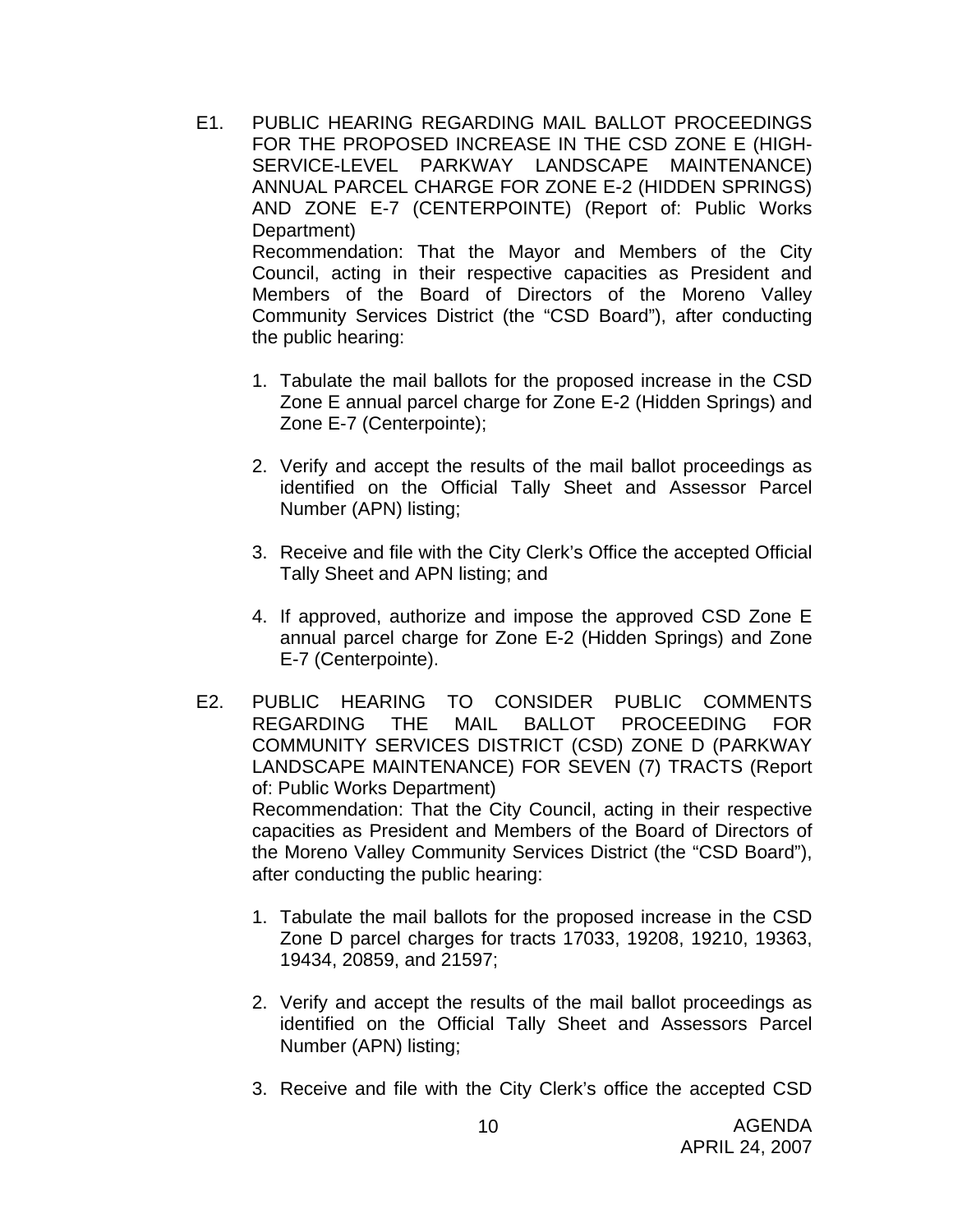Official Tally Sheet and APN listing; and

- 4. If approved, authorize and impose the proposed increase in the CSD Zone D annual parcel charge for tracts 17033, 19208, 19210, 19363, 19434, 20859, and 21597.
- E3. PUBLIC HEARING TO ADOPT FISCAL YEAR 2006-2007 ANNUAL ACTION PLAN AMENDMENT #1 AND #2 (Report of: Economic Development Department) Recommendation: That the City Council:
	- 1. Conduct a Public Hearing to allow the public an opportunity to comment on the proposed 2006-07 Annual Action Plan Amendment #1 and #2;
	- 2. Adopt the proposed 2006-07 Annual Action Plan Amendment #1;
	- 3. Adopt the proposed 2006-07 Annual Action Plan Amendment #2;
	- 4. Authorize the transfer of \$306,425 from account #280.68625 to account #280.68525; and
	- 5. Authorize the transfer of \$253,329 from account #280.68625 to account #280.68425.
- E4. A PUBLIC HEARING ON THE PLANNING COMMISSION'S DECEMBER 21, 2006 DENIAL OF ZONE CHANGE APPLICATION PA05-0133 AND TENTATIVE PARCEL MAP NO. 33686 (PA05- 0132). TENTATIVE PARCEL MAP NO. 33686 PROPOSES TO SUBDIVIDE 1.15-ACRES INTO FOUR LOTS. APPROVAL OF THE MAP REQUIRES APPROVAL OF A ZONE CHANGE FROM RA-2 TO R3. THE GENERAL PLAN DESIGNATION FOR THE PROJECT SITE IS R5. THE PROPOSED ZONE CHANGE TO R3 WOULD INCLUDE THE PROJECT SITE AS WELL AS SURROUNDING PROPERTIES ON ASSESSOR'S PARCEL NUMBERS: 474-161-005, 015, 016, 032, 034, AND 035. THE PROJECT SITE IS LOCATED APPROXIMATELY 180-FEET NORTH OF IRONWOOD AVENUE BETWEEN MATTHEWS ROAD AND FRANKLIN STREET (Report of: Community Development Department) Recommendation: That the City Council conduct a public hearing

for review of the action taken by the Planning Commission to deny Zone Change application PA05-0133 and Tentative Parcel Map No. 33686 (PA05-0132), and subsequent to the public hearing: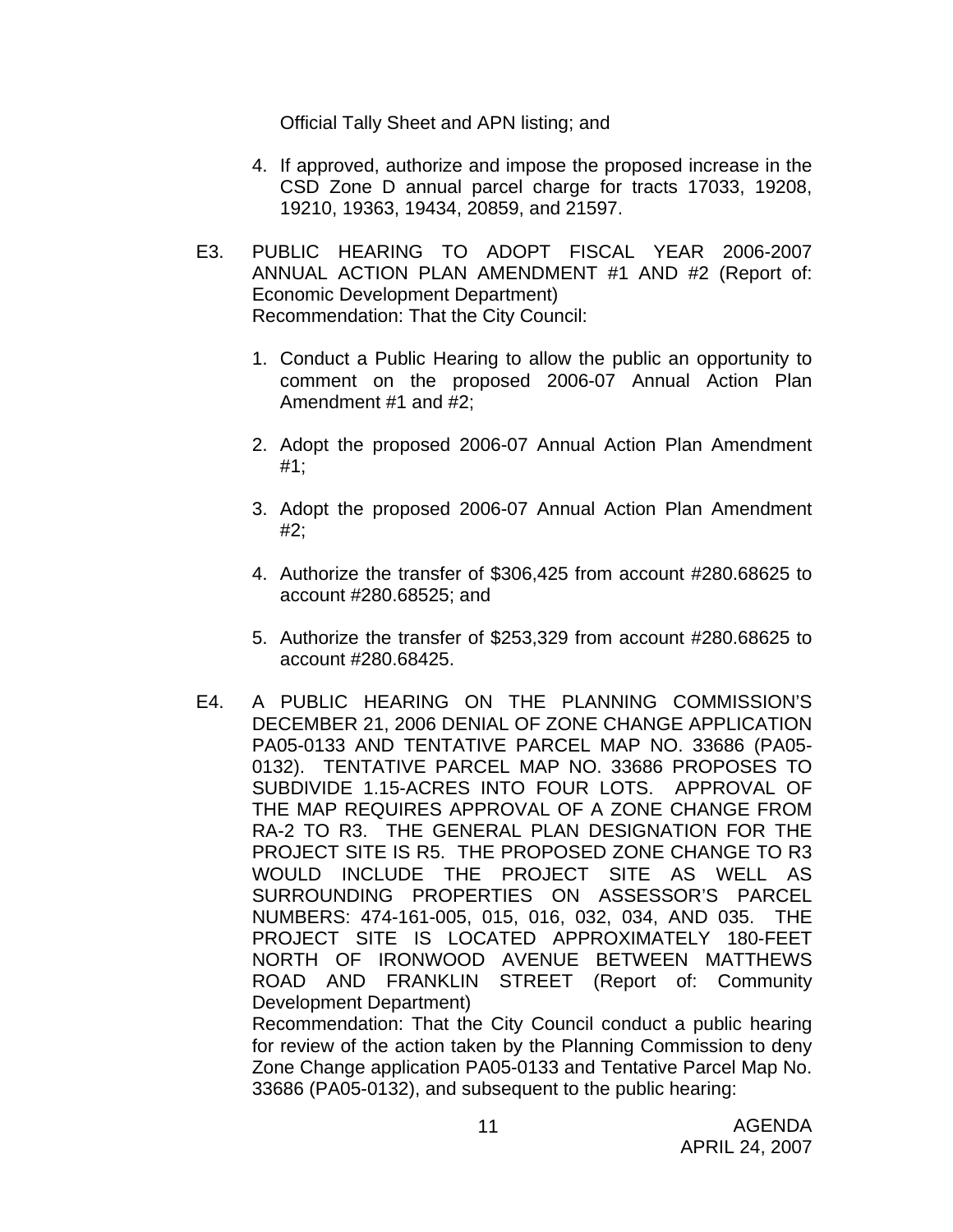1. Approve Resolution No. 2007-42, upholding the Planning Commission's action to deny Zone Change application PA05- 0133 and Tentative Parcel Map No. 33686 (PA05-0132) subject to the findings contained in said City Council Resolution.

## Resolution No. 2007-42

A Resolution of the City Council of the City of Moreno Valley, California, Upholding the Planning Commission's Denial of Zone Change Application PA05-0133 to Change the Zoning Designation from RA-2 to R3 for 2.86-Acres Located Within Assessor's Parcel Numbers 474-161-005, 015, 016, 032, 034, and 035 and PA05-0132 (Tentative Parcel Map No. 33686) to Subdivide the 1.15-Acres of Assessor Parcel Number 473-161- 035 into Four Single-Family Residential Lots in the R3 Zone

- E5. ZONE CHANGE FROM LIGHT INDUSTRIAL (LI) TO BUSINESS PARK MIXED USE (BPX) FOR THE 1.67 ACRES OF PARCEL 9 OF TENTATIVE PARCEL MAP NO. 34572, LOCATED AT THE NORTHWEST CORNER OF FREDERICK STREET AND CACTUS AVENUE (Report of: Community Development Department) Recommendation: That the City Council:
	- 1. Conduct a public hearing for review of PA06-0044 (Zone Change);
	- 2. Adopt a Negative Declaration for PA06-0044 (Zone Change). The project, individually and cumulatively, will not result in a significant effect on the environment; and
	- 3. Introduce Ordinance No. 743 approving PA06-0044, Zone Change from Light Industrial (LI) to Business Park Mixed Use (BPX), based on the findings in the Ordinance, and the revised Zoning Atlas page as attached to the ordinance as Exhibit A.

#### Ordinance No. 743

 An Ordinance of the City Council of the City of Moreno Valley, California, Approving PA06-0044 (Zone Change) to Change the Land Use from Light Industrial to Business Park Mixed Use for the 1.67-Acres of Parcel 9, of Tentative Parcel Map No. 34572, Located at the Northwest Corner of Frederick Street and Cactus Avenue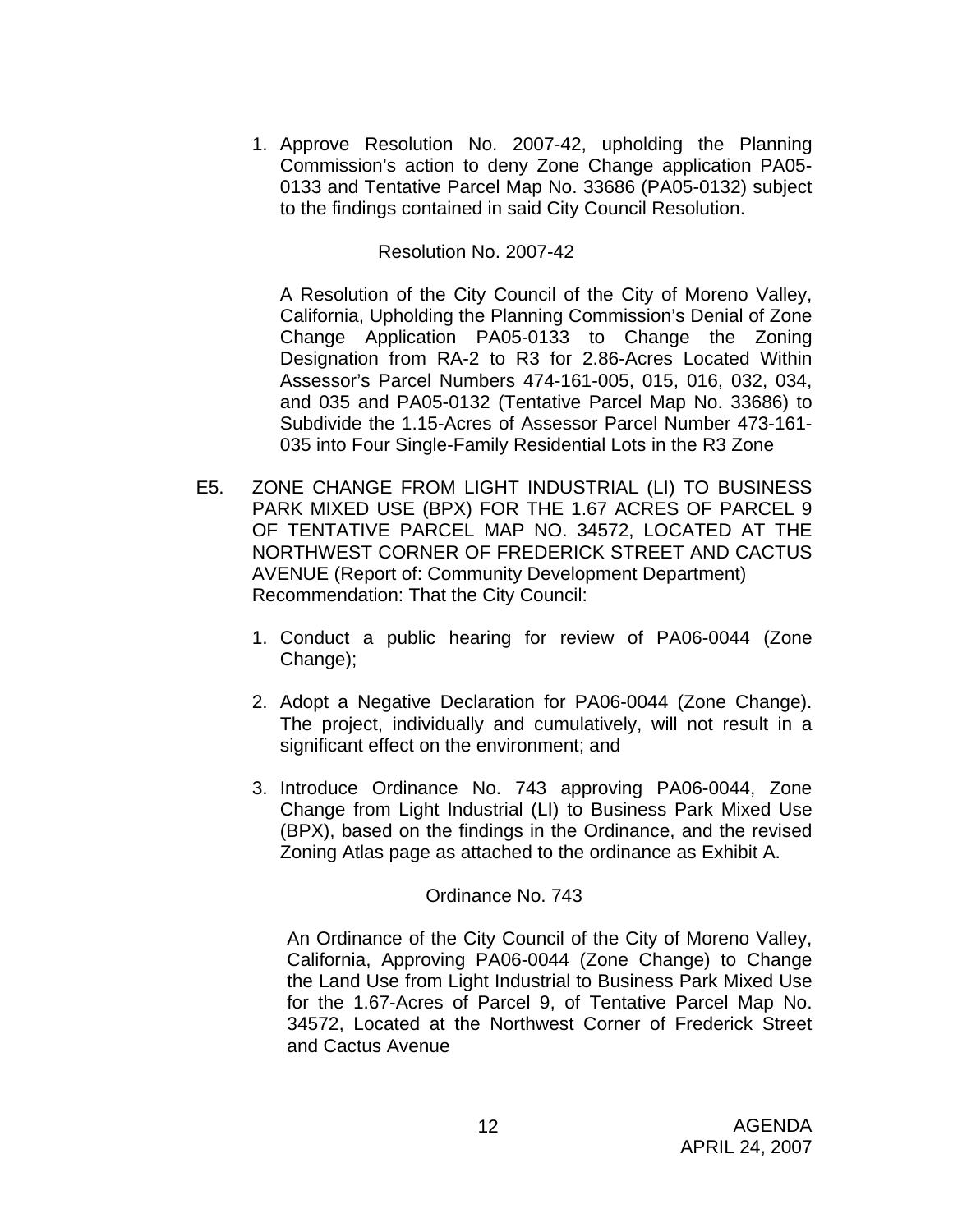- E6. ADOPTION OF FY 2007-08 FEE RESOLUTION AND FEE SCHEDULE (Report of: Finance Department) Recommendation: That the City Council:
	- 1. Conduct a Public Hearing to receive public input on the Proposed FY 2007-08 Fee Schedule; and
	- 2. Adopt Resolution No. 2007-43, approving the Fee Schedule for FY 2007-08.

#### Resolution No. 2007-43

A Resolution of the City Council of the City of Moreno Valley, California, Increasing and Establishing Specified Fees for Various Services; Maintaining the Present Level of Certain Fees; Reducing the Level of Certain Fees; and Incorporating Certain Prior Enactments

E7. PUBLIC HEARING AND RESOLUTION NO. 2007-44 RESCINDING AND RE-STATING RESOLUTION NO. 2006-52 REGARDING THE TRANSPORTATION UNIFORM MITIGATION FEE (Report of: Public Works Department) Recommendation: That the City Council conduct a public hearing and adopt Resolution No. 2007-44, approving the revised Traffic Uniform Mitigation Fee Schedule.

#### Resolution No. 2007-44

A Resolution of the City Council of the City of Moreno Valley, California, Amending the Transportation Uniform Mitigation Fee (TUMF) Applicable to all Developments in the City of Moreno Valley

#### **F. ITEMS REMOVED FROM CONSENT CALENDARS FOR DISCUSSION OR SEPARATE ACTION**

#### **G. REPORTS**

- G1. CITY COUNCIL REPORTS ON REGIONAL ACTIVITIES
	- a) Report on March Joint Powers Commission by Council Member **Stewart**
- G2. CITY MANAGER'S REPORT (Informational Oral Presentation not for Council action)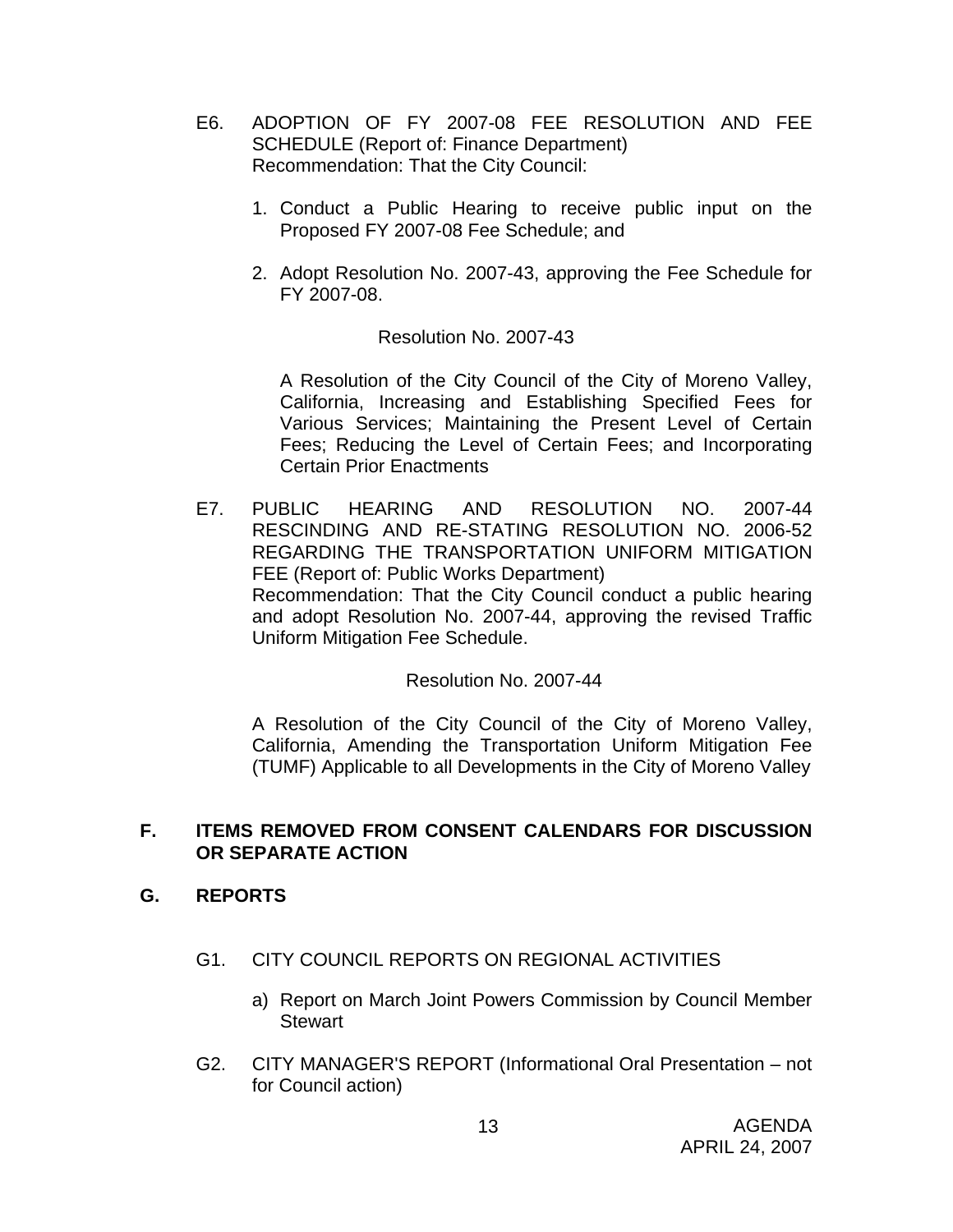## **H. LEGISLATIVE ACTIONS**

## ORDINANCES - 1ST READING AND INTRODUCTION

H1. ORDINANCE NO. 744 RELATING TO VIDEO FRANCHISE FEES, CUSTOMER SERVICE, AND OTHER VIDEO-RELATED MATTERS (Report of: Assistant to the City Manager) Recommendation: That the City Council introduce Ordinance No. 744, an Ordinance of the City of Moreno Valley, relating to video franchise fees, customer service, and other video-related matters.

## Ordinance No. 744

An Ordinance of the City Council of the City of Moreno Valley, California, Amending Title 5 of the City of Moreno Valley Municipal Code, by Adding a New Chapter 5.22 Regarding Video Franchise Fees, Customer Service and other Video-Related Matters

ORDINANCES - 2ND READING AND ADOPTION - NONE

ORDINANCES - URGENCY ORDINANCES - NONE

RESOLUTIONS – NONE

PUBLIC COMMENTS **ON ANY SUBJECT NOT ON THE AGENDA** UNDER THE JURISDICTION OF THE CITY COUNCIL

Those wishing to speak should complete and submit a BLUE speaker slip to the Bailiff. There is a three-minute time limit per person. All remarks and questions shall be addressed to the presiding officer or to the City Council and not to any individual Council member, staff member or other person.

## **CLOSING COMMENTS AND/OR REPORTS OF THE CITY COUNCIL, COMMUNITY SERVICES DISTRICT, OR COMMUNITY REDEVELOPMENT AGENCY**